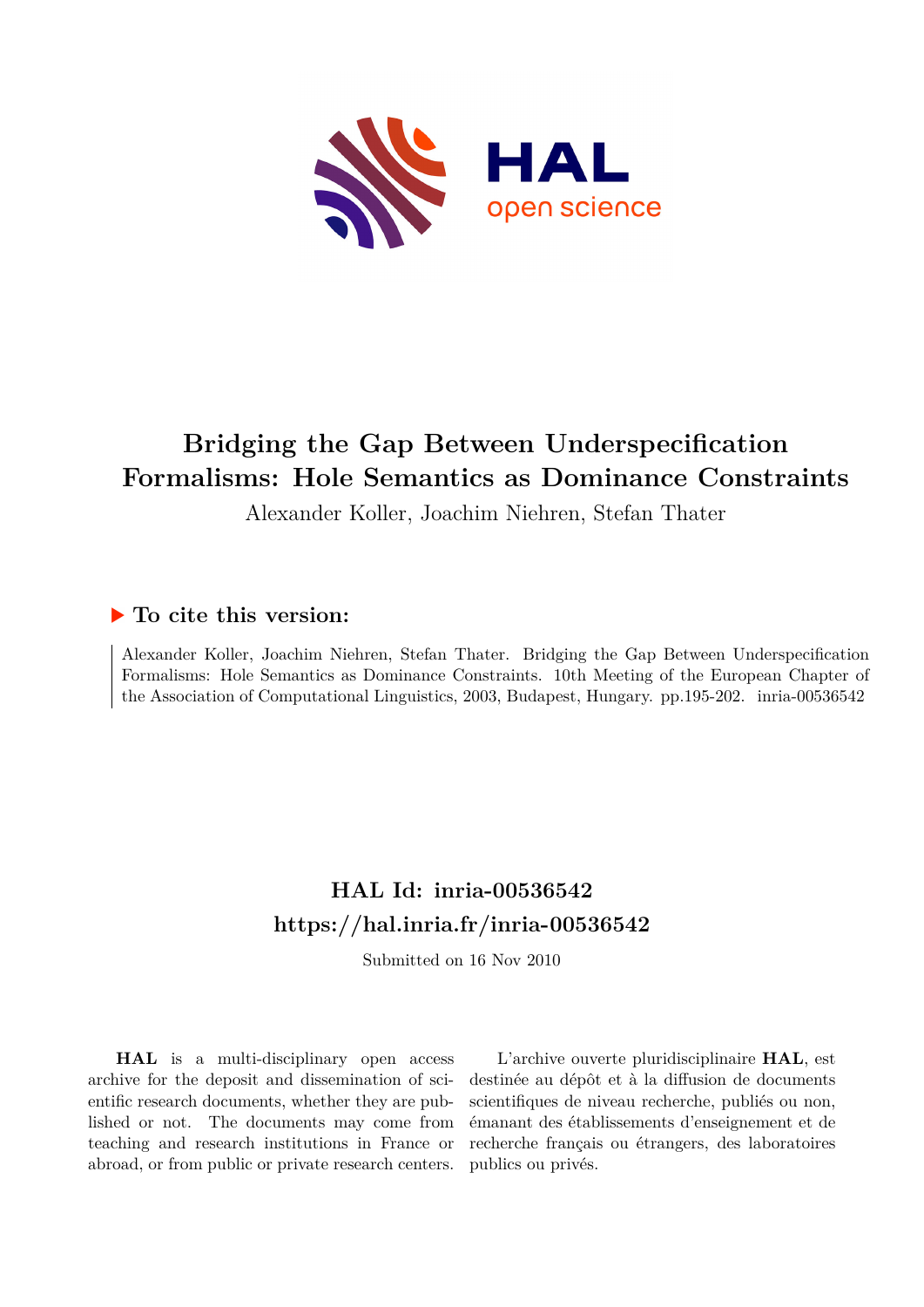## **Bridging the Gap Between Underspecification Formalisms: Hole Semantics as Dominance Constraints**

**Alexander Koller Joachim Niehren Stefan Thater** koller@coli.uni-sb.de niehren@ps.uni-sb.de stth@coli.uni-sb.de Saarland University, Saarbrücken, Germany

## **Abstract**

We define a back-and-forth translation between Hole Semantics and dominance constraints, two formalisms used in underspecified semantics. There are fundamental differences between the two, but we show that they disappear on practically useful descriptions. Our encoding bridges a gap between two underspecification formalisms, and speeds up the processing of Hole Semantics.

## **1 Introduction**

In the past few years there has been considerable activity in the development of formalisms for *underspecified semantics* (Alshawi and Crouch, 1992; Reyle, 1993; Bos, 1996; Copestake et al., 1999; Egg et al., 2001). These approaches all aim at controlling the combinatorial explosion of readings of sentences with multiple ambiguities. The common idea is to delay the enumeration of all readings for as long as possible. Instead, they work with a compact *underspecified representation* for as long as possible, only enumerating readings from this representation by need.

At first glance, many of these formalisms seem to be very similar to each other. Now the question arises how deep this similarity is – are all underspecification formalisms basically the same? This paper answers this question for Hole Semantics and normal dominance constraints, two logical formalisms used in scope underspecification, by defining a back-and-forth translation between the two. Due to fundamental differences in the way the two formalisms interpret underspecified descriptions, this encoding is only correct in a nonstandard sense. However, we identify

a class of *chain-connected* underspecified representations for which these differences disappear, and the encoding becomes correct. We conjecture that all linguistically useful descriptions are chainconnected. To support this claim, we prove that all descriptions generated by a nontrivial grammar we define are indeed chain-connected.

Our results are interesting because it is the first time in the literature that two practically relevant underspecification formalisms are formally related to each other. In addition, the satisfiability problems of Hole Semantics and normal dominance constraints coincide on their chain-connected fragments. This means that satisfiability of Hole Semantics, which is NP-complete in general (Althaus et al., 2003), becomes polynomial in practice, and can be checked using the efficient algorithms available for normal dominance constraints (Erk et al., 2002). Enumeration of readings becomes much more efficient accordingly.

## **2 Some Intuitions**

The similarity of Hole Semantics and dominance constraints is illustrated in Fig. 1. The pictures graphically represent the underspecified representations of all five readings of the sentence "Every researcher of a company saw a sample" in Hole Semantics (Bos, 1996) and as a dominance constraint (Egg et al., 2001). The underspecified representations specify the material that every reading is made up of and constraints on the way in which they can be combined in obviously similar ways.

However, the interpretations of these underspecified representations differ. In Hole Semantics, the interpretation is given by means of *pluggings*, where holes (the  $h_i$ ) and labels ( $l_k$ ) are identified. In contrast, dominance constraints are interpreted by *embedding* descriptions into trees that may contain more material. This difference comes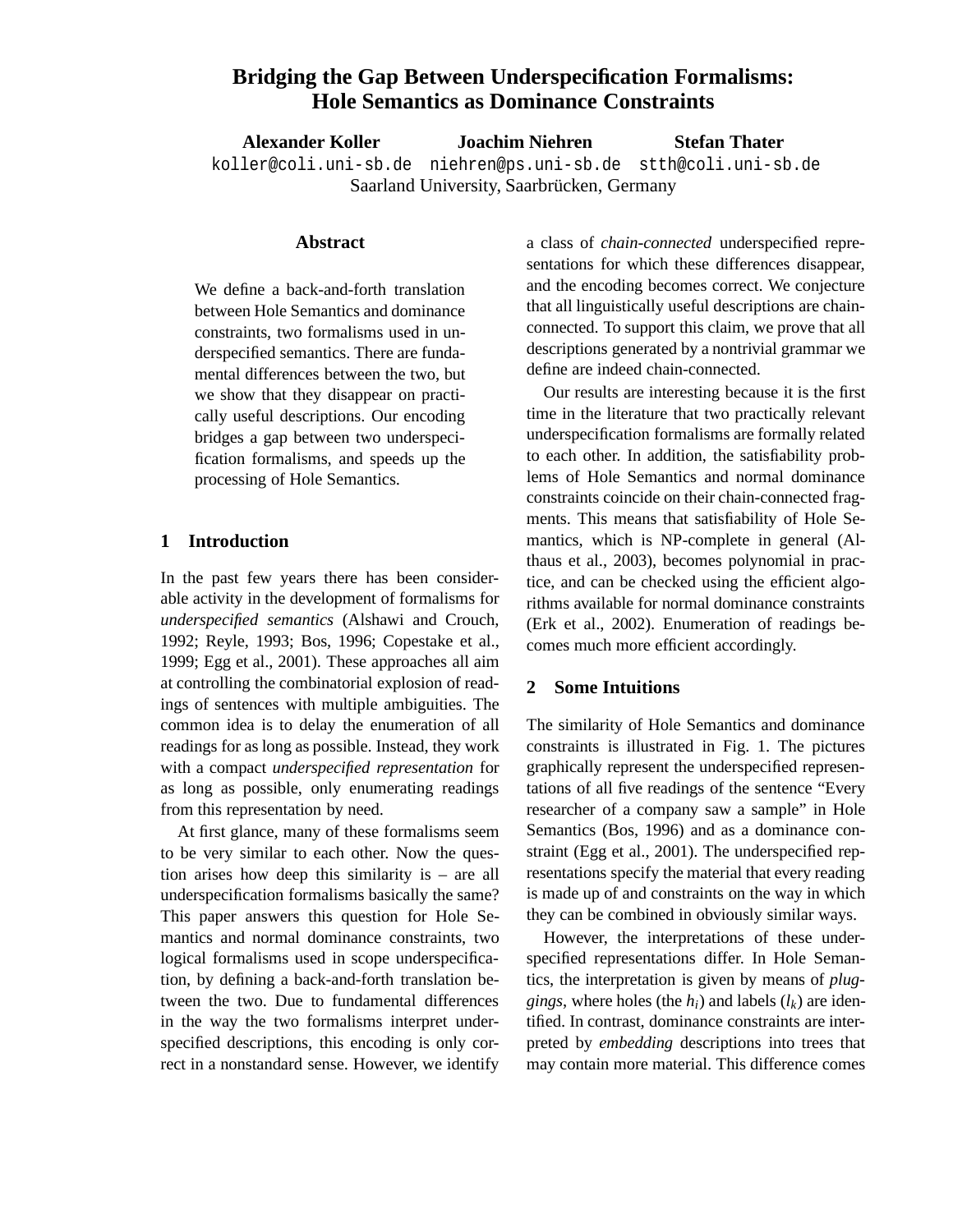

Figure 1: Graphical representations of the Hole Semantics USR (left) and the normal dominance constraint (right) for the sentence "Every researcher of a company saw a sample."

out especially clearly in a description like in Fig. 2. It has no plugging in Hole Semantics, as two different things would have to be plugged into one hole, but it is satisfiable as a dominance constraint. It is this fundamental difference that restricts our result in §5, and that we avoid by using chainconnected descriptions.

$$
\begin{array}{c} \n f \downarrow \\ a \bullet \quad b \bullet \end{array}
$$

Figure 2: A description on which Hole Semantics and dominance constraints disagree.

## **3 Dominance Constraints**

Dominance constraints are a general framework for the partial description of trees. They have been used in various areas of computational linguistics (Rogers and Vijay-Shanker, 1994; Gardent and Webber, 1998). For underspecified semantics, we consider semantic representations like higherorder formulas as trees.

Dominance constraints can be extended to CLLS (Egg et al., 2001), which adds parallelism constraints to model ellipsis and binding constraints to account for variable binding without using variable names. We do not use these extensions here, for simplicity, but all results remain true if we allow binding constraints.

## **3.1 Syntax and Semantics**

We assume a signature  $\Sigma$  of function symbols ranged over by *f*,*g*, each of which is equipped with an arity ar $(f) \geq 0$ , and an infinite set Vars of variables ranged over by *X*,*Y*,*Z*. A dominance constraint  $\varphi$  is a conjunction of dominance, inequality, and labeling literals of the following form:

$$
\varphi ::= X \lhd^* Y \mid X \neq Y \mid X : f(X_1, \ldots, X_n) \mid \varphi \wedge \varphi',
$$

where  $ar(f) = n$ .

Dominance constraints are interpreted over finite constructor trees, and their variables denote nodes of a tree. We define an *unlabeled tree* to be a finite directed acyclic graph  $(V, E)$ , where *V* is the set of nodes and  $E \subseteq V \times V$  the set of edges. The indegree of each node is at most 1. Each tree has exactly one node (the *root*) with indegree 0. Nodes with outdegree 0 are called the leaves of the tree.

A finite *constructor tree*  $\tau$  is a triple  $(T, L_V, L_E)$ consisting of an unlabeled tree  $T = (V, E)$ , a node labeling  $L_V: V \to \Sigma$ , and an edge labeling  $L_E: E \to$ N, s. t. for each node *u* ∈ *V* there is an edge  $(u, v)$  ∈ *E* with  $L_E((u, v)) = k$  iff  $1 \leq k \leq \text{ar}(L_V(u))$ .

Now we are ready to define tree structures, the models of dominance constraints:

**Definition 1 (Tree Structure).** The *tree structure M*<sup>τ</sup> of a constructor tree  $\tau = ((V,E), L_V, L_E)$  is a first-order structure with domain *V* interpreting dominance and labeling.

Let  $u, v, v_1, \ldots, v_n \in V$ . The dominance relationship  $u \leq v^*$  holds iff there is a path from *u* to *v* in *E* and the labeling relationship  $u: f^{\tau}(v_1, \ldots, v_n)$ holds iff *u* is labeled by the *n*-ary symbol *f* and has the children  $v_1, \ldots, v_n$  in this order; that is,  $L_V(u) = f$ , ar(*f*) = *n*, {(*u*, *v*<sub>1</sub>),...,(*u*, *v*<sub>*n*</sub>)} ⊆ *E*, and  $L_E((u, v_i)) = i$  for all  $1 \le i \le n$ .

Let  $\varphi$  be a dominance constraint and  $Var(\varphi)$  be the set of variables of  $\varphi$ . A pair of a tree structure  $\mathcal{M}^{\tau}$  and a *variable assignment*  $\alpha$  :  $\text{Var}(\varphi) \rightarrow V_{\tau}$ *satisfies* ϕ iff it satisfies each literal in the obvious way. We say that  $(M^{\tau}, \alpha)$  is a *solution* of  $\varphi$  in this case; ϕ is *satisfiable* if it has a solution. *Entailment*  $\varphi \models \varphi'$  holds between two constraints iff every solution of  $\varphi$  is also a solution of  $\varphi'$ .

*f* • *g* • *a* • *b* • We often represent dominance constraints as (directed) *constraint graphs*; for example, the graph in Fig. 2 stands for the constraint *X*: *f*(*Y*)  $\land$  *Y*  $\lhd$   $*$  *Z* $\land$ *Y* $\lhd$   $*$  *Z'* $\land$ *Z*: $a \land$ Z':b. This constraint is satisfied e.g. by the tree structure displayed here. Note the added *g*.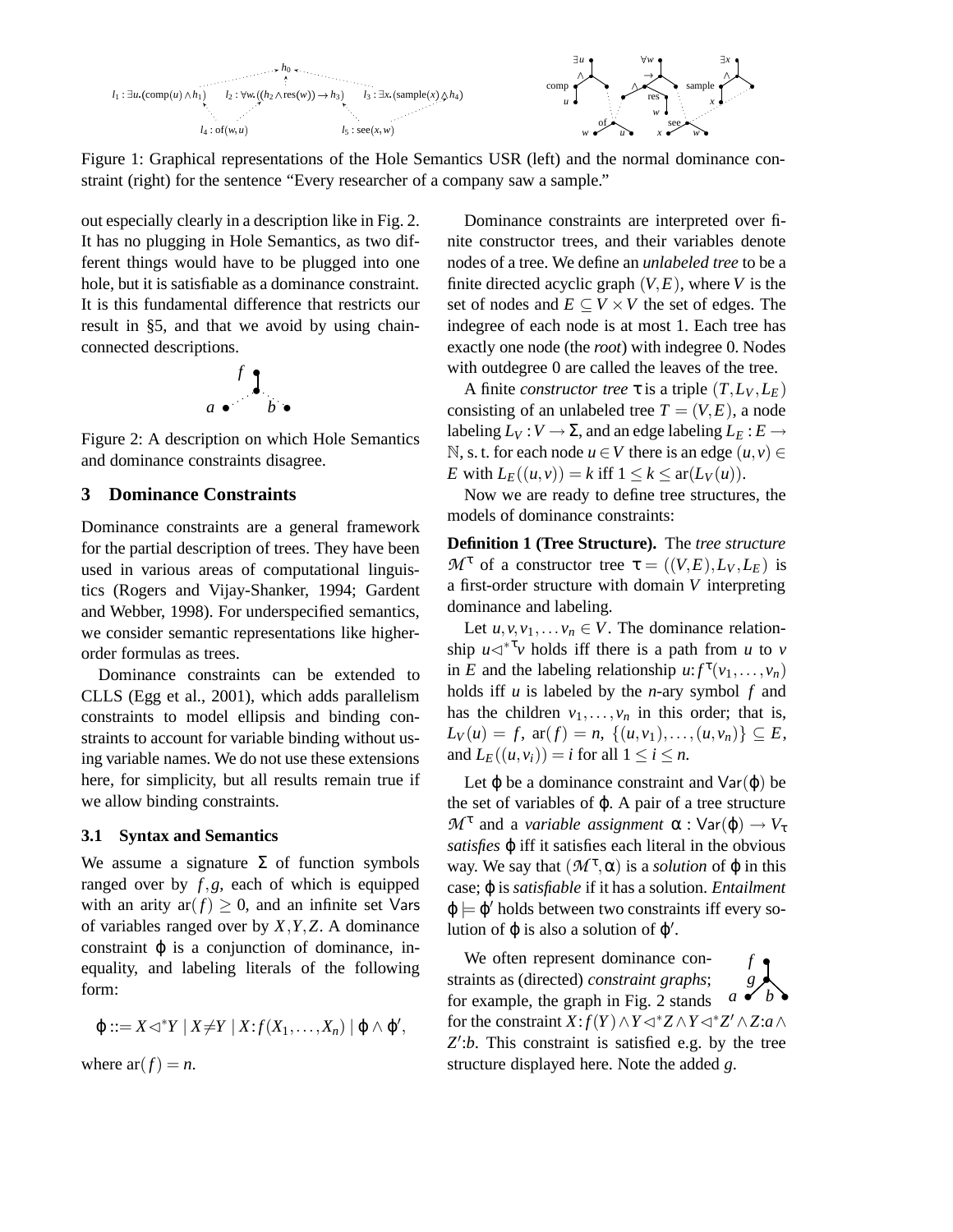## **3.2 Solving Dominance Constraints**

The satisfiability problem of dominance constraints (i.e. deciding whether a constraint has a solution) is NP-complete (Erk et al., 2002). However, Althaus et al. (2003) show that satisfiability becomes polynomial if the constraint ϕ is *normal*, i.e. satisfies the following very natural conditions:

- **(N1)** Every variable occurs in a labeling constraint.
- **(N2)** Every variable occurs at most once on the right-hand side and at most once on the lefthand side of a labeling constraint. Variables that don't occur on a left-hand side are called *holes*; variables that don't occur on a righthand side are called *roots*.
- **(N3)** If  $X \triangleleft^* Y$  occurs in  $\varphi$ , *X* is a hole and *Y* is a root.
- **(N4)** If *X* and *Y* are different variables that are not holes, there is a constraint  $X \neq Y$  in  $\varphi$ .

The graph of a normal constraint (e.g. the one in in Fig. 1) consists of solid tree fragments (N1, N2) that are connected by dominance edges (N3); these fragments may not overlap in a solution (N4).

Because every satisfiable dominance constraint ϕ has an infinite number of solutions, algorithms typically enumerate its *solved forms* instead (Erk et al., 2002). A solved form is a constraint that differs from ϕ only in its dominance literals. Its graph must be a tree, and the reachability relation on the graph must include the reachability in the graph of  $\varphi$ . Every solved form of  $\varphi$  has a solution, and every solution of ϕ satisfies one of its solved forms; so we can see solved forms as representing classes of solutions that only differ in irrelevant details (e.g. unnecessary extra material).

Another way to avoid infinite solutions sets is to consider *constructive solutions* only. A solution  $(M, \alpha)$  of a constraint  $\varphi$  is constructive if every node in  $M$  is denoted by a variable in  $Var(\varphi)$  on the left-hand side of a labeling constraint. Intuitively, this means that the solution consists only of the material mentioned in the labeling constraints. Not all solutions are constructive; for example, Fig. 2 is a solved form but has no constructive solutions. The problem of deciding whether a normal dominance constraint does have constructive solutions is again NP-complete (Althaus et al., 2003).

### **4 Hole Semantics**

Hole Semantics (Bos, 1996) is a framework that defines underspecified representations over arbitrary object languages. We use the version of (Bos, 2002) because it repairs some severe flaws in the original definition of admissible pluggings.

Hole Semantics configures formulas of an object language (such as FOL or DRT) with *holes*, into which other formulas can be plugged. Formally, a formula with *n* holes is a complex function symbol of arity *n* as above. The equivalent of a dominance constraint is an *underspecified representations* (USR). An USR *U* consists of a finite set  $L_U$  of labeled formulas  $l: F(h_1, \ldots, h_n)$ , where  $l$ is a label and *F* is an object-language formula with holes  $h_1, \ldots, h_n$ , and a finite set  $C_U$  of constraints. Constraints are of the form  $l \leq h$ , where *l* is a label and *h* a hole; this constraint means that *h outscopes l*. Like for dominance constraints, there is a natural way of writing USRs as graphs (Fig. 1).

An USR *U* is called *proper* if it has the following properties:

- **(P1)** *U* has a unique *top element*, from which all other nodes in the graph can be reached.
- **(P2)** The graph of *U* is acyclic.
- **(P3)** Every label and every hole except for the top hole occurs exactly once in *L<sup>U</sup>* . 1

For example, the USR shown in Fig. 1 is proper; its top element is  $h_0$ .

The solutions of underspecified representations are called *admissible pluggings*. A plugging is a bijection from the holes to the labels of an USR. Intuitively, we "plug" every hole with a formula (named by its label), and a plugging is admissible if it respects the constraints on the order of holes and labels.

**Definition** 2 (*P***-domination**). Let  $k$ ,  $k'$  be holes or labels of some underspecified representation *U*, and  $P$  a plugging on  $U$ . Then  $k$   $P$ -dominates  $k'$  iff one of the following conditions holds:

- 1.  $k: F \in L_U$  and  $k'$  occurs in *F*, or
- 2.  $P(k) = k'$  if *k* is a hole, or
- 3. There is a hole or label  $k''$  such that  $k$  *P*dominates  $k''$  and  $k''$  *P*-dominates  $k'$ .

<sup>&</sup>lt;sup>1</sup>The restriction on hole occurrences is missing in  $(Bos,$ 2002), but is necessary to rule out counterintuitive USRs.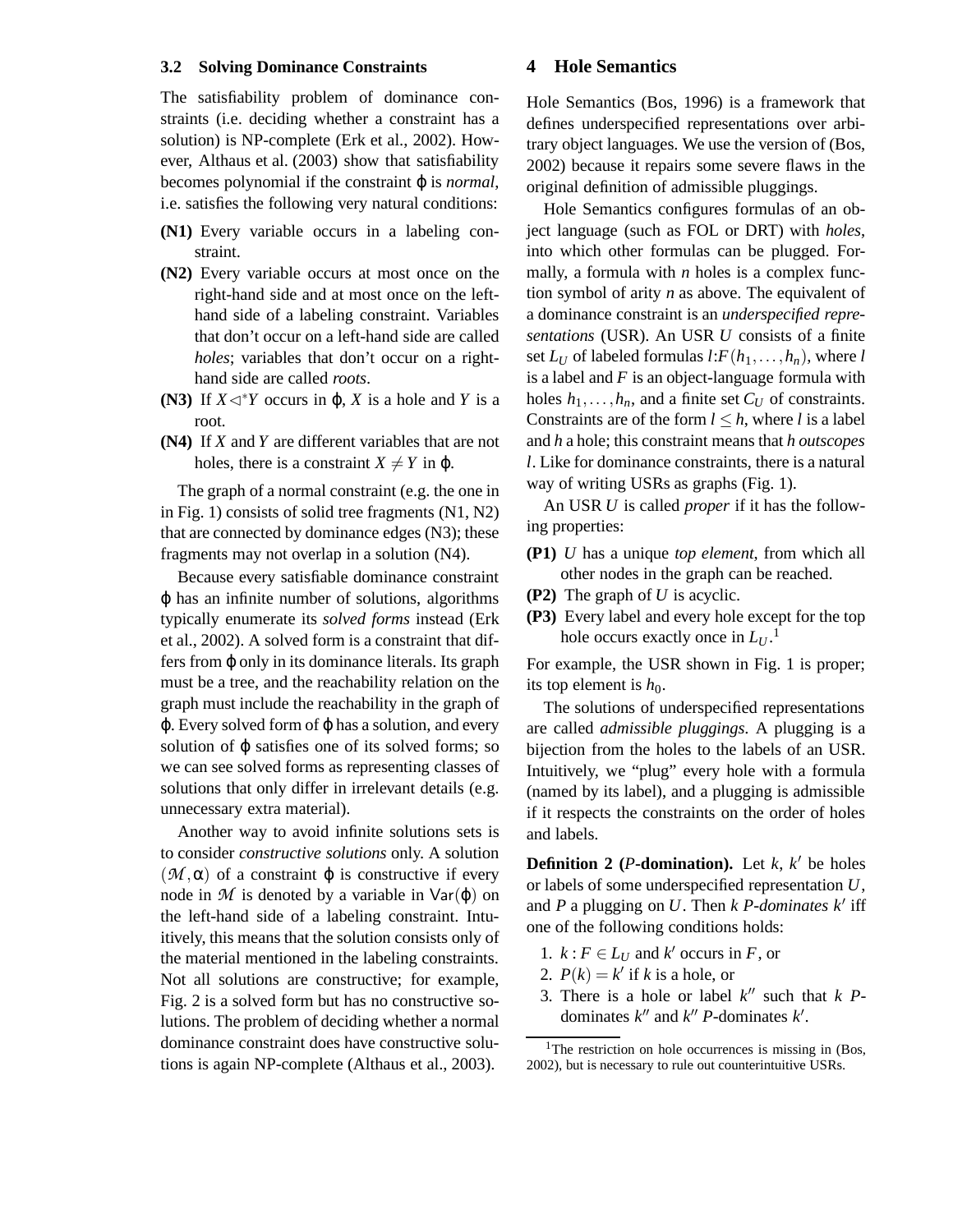**Definition 3 (Admissible Plugging).** A plugging *P* is *admissible* for a proper USR *U* iff  $k \leq k' \in C_U$ implies that  $k'$  *P*-dominates  $k$ .

## **5 Hole Semantics as Dominance Constraints**

Now we have the formal machinery to make the intuitive similarity between Hole Semantics and dominance constraints described in Section 2 precise. We shall define encodings from Hole Semantics to normal dominance constraints and back, and show that this preserves models in a certain sense.

To keep things simple, the results in this sections will only speak about *compact* normal dominance constraints. A dominance constraint is compact if no variable occurs in two different labeling constraints. A very nice property (which we need below) of compact normal constraints is that every variable is either a root or a hole. However, any normal constraint can be made compact by an operation called *compactification*, which compresses conjunctions of labeling constraints into single labeling constraints with more complex labels. So the encodings and results are more more generally correct for arbitrary normal dominance constraints (with acyclic graphs).

**From Hole Semantics to Dominance Constraints.** Assume  $U = (L_U, C_U)$  is a proper USR. To obtain a compact dominance constraint  $\varphi_U$  that encodes the same information, we first encode every labeled formula  $l: F(h_1, \ldots, h_n)$  as the labeling constraint  $l: F(h_1, \ldots, h_n)$ . We encode every constraint  $l \leq h$  in  $C_U$  as a dominance constraint  $h \triangleleft^* l$ – except if *h* is the unique top hole and does not occur as a hole in a labeled formula. Finally, we add a constraint  $l \neq l'$  for every label *l*.

This encoding maps labels and holes to variables; labels end up as roots, and holes become holes. This means  $\varphi_U$  satisfies axiom (N3). (N2) follows from (P3). (N1) and (N4) are obvious from the construction. Hence  $\varphi_U$  is normal.

**From Dominance Constraints to Hole Semantics.** Assume  $\varphi$  is a compact normal dominance constraint whose graph is acyclic. To obtain a proper USR  $U_{\varphi}$  encoding the same information, we first split the variables  $Var(\varphi)$  into holes and labels: roots become labels, and holes

become holes. Then we encode every labeling constraint  $X: f(X_1, \ldots, X_n)$  as the labeled formula  $X: f(X_1, \ldots, X_n)$ , and we encode every dominance constraint *X*  $\lhd$ <sup>\*</sup>*Y* as the constraint *Y*  $\leq$  *X*. Finally, we add a top hole  $h_0$  and a constraint  $l \leq h_0$  for every label *l* in  $U_{\varphi}$ .

 $U_{\varphi}$  is a well-defined USR because of (N3). (P1) is obvious:  $h_0$  is the unique top element. The graph is acyclic because the graph of  $\varphi$  is acyclic, so (P2) holds. (P3) holds because every label names at least one formula by construction, and no more than one by (N2).

This back-and-forth encoding has the following property:

**Theorem 4.** *Compact normal dominance constraints* ϕ *with acyclic graphs and proper USRs U can be encoded into each other, in such a way that the pluggings of U and the constructive solutions of* ϕ *correspond.*

*Proof.* We only show that the solutions of an USR *U* and its encoding  $\varphi$ *U* correspond; the other direction is analogous.

Assume first that we have a plugging *P* of *U*. We build a tree which satisfies  $\varphi_U$  constructively and has one node for every label *l* of *U*. The node label of this node is the formula that *l* addresses. Starting at the top element, we work our way down the USR; whenever we find a hole *h*, we continue at the label  $P(h)$ .

Conversely, assume we have a constructive solution  $M$  of  $\varphi$ . Every node in  $M$  is denoted by a variable. Because holes have no labeling constraints, every hole *h* must denote the same node as a root  $P(h)$ . Further, every root that is not the root of the entire tree denotes the child of another root, i.e. denotes the same node as a hole. We obtain an admissible plugging by mapping each hole *h* to the label  $P(h)$  in the USR, and mapping the new top hole  $h_0$  to the label denoting the root of the tree.  $\Box$ 

## **6 From Solved Forms to Constructive Solutions**

Theorem 4 establishes a very strong connection between Hole Semantics and normal dominance constraints. But it is not quite what we want: Normal dominance constraints are almost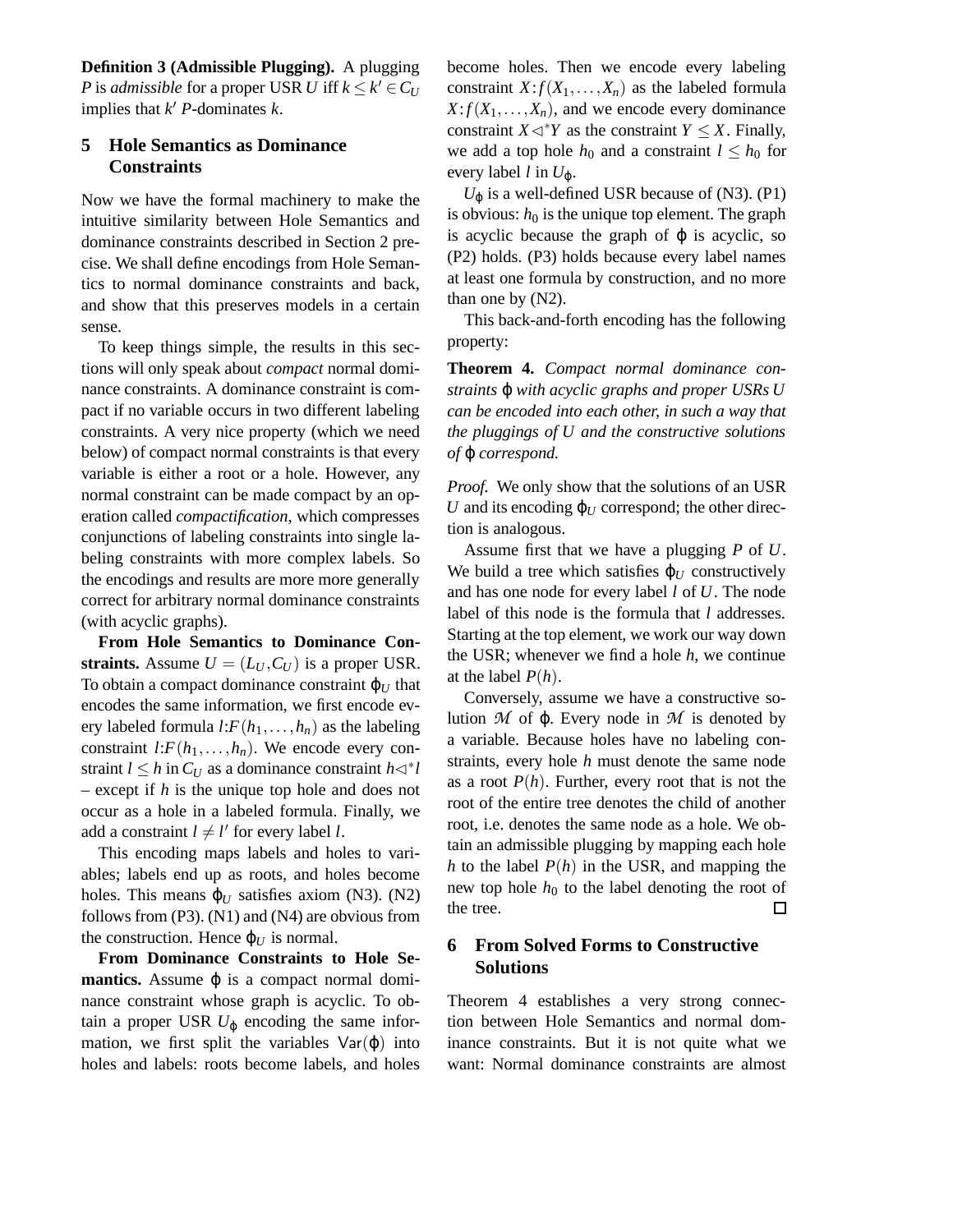always considered with respect to arbitrary solutions (or solved forms), and not constructive solutions. Constraints such as Fig. 2 are solved forms, but have no constructive solutions. The efficient algorithms available for normal constraints check for solved forms, and aren't necessarily correct for constructive satisfiability.

In this section, we establish that for normal dominance constraints which are *chain-connected* and *leaf-labeled* (to be defined below), satisfiability and constructive satisfiability are equivalent; i.e. such a constraint has a constructive solution if only it is satisfiable. The proof proceeds in three steps: First we show that all solved forms of a normal constraint are *simple* iff the constraint *branches constructively*. Then we show that if a constraint is chain-connected, it branches constructively. Finally, every simple solved form of a leaf-labeled constraint has a constructive solution.

## **6.1 Constructive Branching**

We call a solved form *simple* if its graph has no node with two outgoing dominance edges (i.e. Fig. 2 is *not* simple). This means that we can decide for any two variables how they will be situated in a solution of the solved form. They can either dominate each other in either direction, or they can be *disjoint*. But if they are disjoint, we also know the lowest node that dominates them both, and this *branching point* is necessarily also denoted by a variable on the left-hand side of a labeling constraint.

This motivates the following definition. We locally allow disjunctions of constraints and use an auxiliary constraint, the *disjointness constraint X*  $\perp$ *Y* at *O*, where *O* is a set of variables. It is satisfied if *X* and *Y* denote disjoint nodes whose branching point is denoted by a member of *O*.

**Definition 5.** A normal dominance constraint φ *branches constructively* if for any two variables  $X, Y \in \text{Var}(\phi)$ ,

$$
\varphi \models X \lhd^* Y \lor Y \lhd^* X \lor X \perp Y \text{ at } L(\varphi),
$$

where  $L(\varphi)$  is the set of variables that occur on the left-hand side of a labeling constraint in ϕ.

**Lemma 6.** *Let* ϕ *be a normal dominance constraint.* ϕ *branches constructively iff all solved forms of* ϕ *are simple.*

*Proof.* Assume first that all solved forms of φ are simple; let  $\{\varphi_1,\ldots,\varphi_n\}$  be the set of all solved forms. Now because they are simple solved forms, each  $\varphi_i$  entails the right-hand side of Def. 5. But ϕ entails the disjunction of all of its solved forms, and hence branches constructively.

Conversely, assume that  $\varphi$  has a non-simple solved form  $\varphi'$ . Then  $\varphi'$  must contain a variable *X* with two outgoing dominance edges (to *Y* and  $Z$ ). But this means that  $\varphi'$  has a solution in which *Y* and *Z* are different children of *X*, and hence their lowest common ancestor is not in  $L(\varphi)$ .  $\Box$ 

## **6.2 Chain-Connectedness**

Constructive branching is a semantic property that can't conveniently be proved for a grammar. We shall now relate it to a more easily checkable property called *chain-connectedness*. We will first define chains, then chain-connectedness, and then prove the relation of the two concepts.

**Definition 7** (**Fragments**). A *fragment* in  $\varphi$  is a nonempty subset  $F \subseteq \text{Var}(\varphi)$  that is connected by labeling constraints in ϕ. We call the fragment *maximal* if it has no proper superset that is also a fragment of ϕ. Exactly one variable in every fragment is a root; we write  $\mathcal{R}(F)$  for this root.

**Definition 8** (Chains). Let  $\varphi$  be a normal dominance constraint, and let  $F_1, \ldots, F_n$  ( $n \geq 1$ ) be dis*joint fragments of φ.*  $C = (F_1, \ldots, F_n)$  *is called a chain* of  $\varphi$  iff there is a disjoint partition  $O \cup U =$  ${F_1, \ldots, F_n}$  with the following properties:

- 1. *O* is nonempty.
- 2. For each  $1 \leq i \leq n$ , either
	- (a)  $F_i \in O$  and  $F_{i+1} \in U$ , and there is a hole  $X_{i,r}$  of  $F_i$  s.t.  $\varphi \models X_{i,r} \triangleleft^* \mathcal{R}(F_{i+1});$  or
	- (b)  $F_i \in \mathcal{U}$  and  $F_{i+1} \in \mathcal{O}$ , and there is a hole  $X_{i+1,l}$  of  $F_{i+1}$  s.t.  $\varphi \models X_{i+1,l} \triangleleft^* \mathcal{R}(F_i)$ .
- 3. For  $1 < i < n$  s.t.  $F_i \in O$ , the holes  $X_{i,l}$  and  $X_{i,r}$ are different.

*O* is called the set of *upper fragments* of the chain, and *U* is the set of *lower fragments*. We call all the  $X_{i,l}$  and  $X_{i,r}$  *connecting holes* of *C*, and all other holes in any of its fragments *open holes*.

A schematic picture of a chain is shown in Fig. 3. Note that although the definition of a chain involves the rather abstract condition that dominance between to variables is entailed by the con-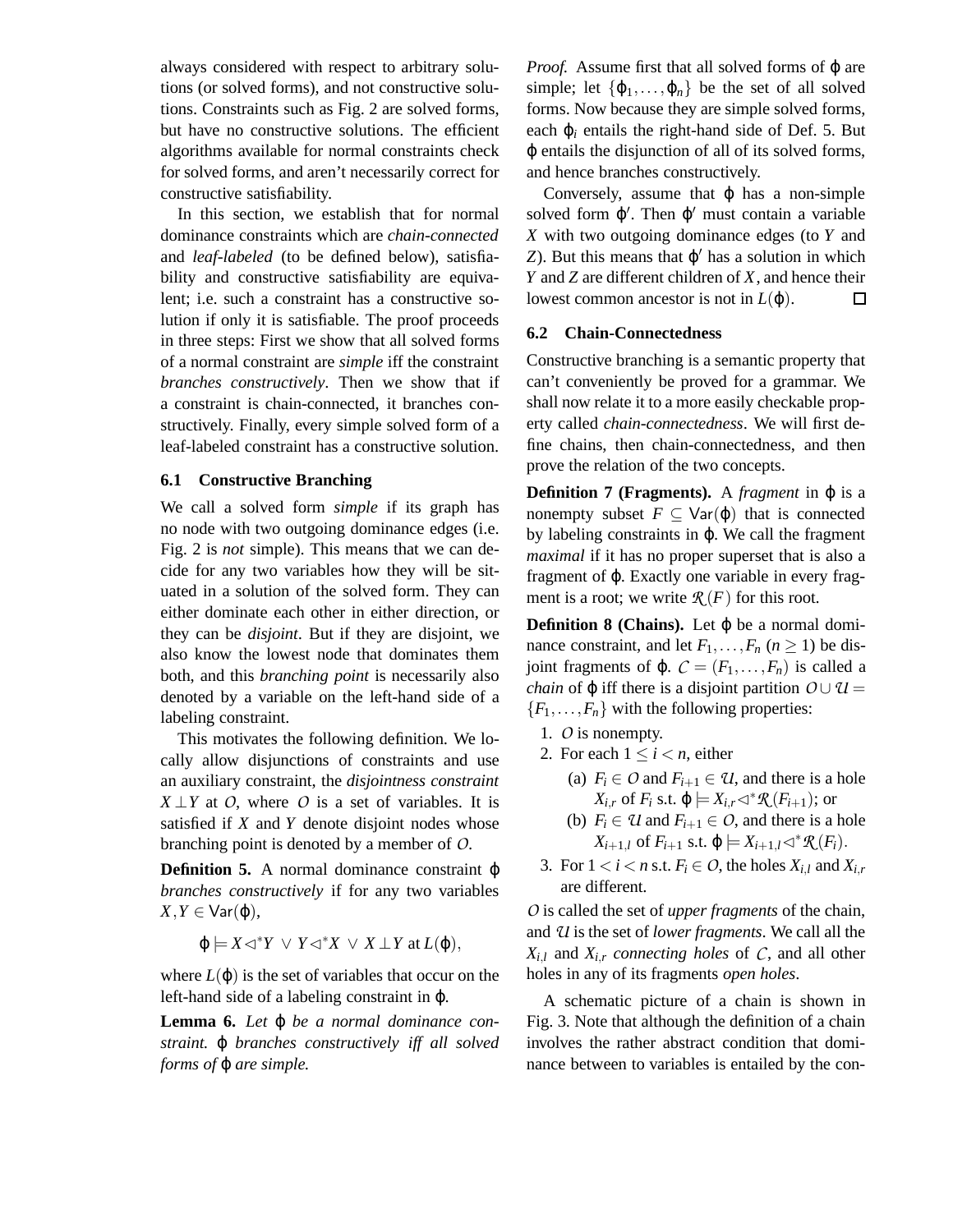

Figure 3: A schematic picture of a chain.

straint, this condition can often be established syntactically – for example in Fig. 3 by the explicit dominance edges. Chains were originally introduced by Koller et al. (2000) because they have very useful structural properties. A particularly useful one is the following.

**Lemma 9 (Structural Properties of Chains).** *Let* ϕ *be a normal dominance constraint, and let C be a chain that contains all variables of*  $\varphi$ *. Let*  $\mathcal{V}_0$ *be the set of all variables in upper fragments of C that are not holes. Then if X*,*Y are variables in different fragments of C, the following structural property holds:*

$$
\phi \models X \lhd^* Y \lor Y \lhd^* X \lor X \mathbin{\perp} Y \text{ at } \mathcal{V}_O
$$

Using this lemma, it is easy to show that whenever a constraint is chain-connected, it also branches constructively.

**Definition 10.** Two variables *X*,*Y* of a normal dominance constraint ϕ are *chain-connected in* ϕ iff there is a chain  $C$  in  $\varphi$  that contains both  $X$  and *Y*. A constraint is *chain-connected* iff every pair of variables is chain-connected.

**Proposition 11.** *Every chain-connected dominance constraint* ϕ *branches constructively.*

*Proof.* Let *X*, *Y* be two arbitrary variables in φ. If *X* and *Y* belong to the same fragment, there is obviously a connecting chain containing just this fragment. Otherwise, constructive branching for *X* and *Y* follows from Lemma 9.  $\Box$ 

For the last step of the proof, we define that a normal dominance constraint is *leaf-labeled* if every variable occurs on the left-hand side of a labeling or dominance literal. Such constraints have the following property:

**Lemma 12.** *Every simple solved form of a leaflabeled constraint has a constructive solution.*

Putting it all together, we obtain the intended result:

**Theorem 13.** *Every solved form of a chainconnected, leaf-labeled normal dominance constraint has a constructive solution.*

We can transfer the notions of chainconnectedness and leaf-labeledness to USRs either by a direct definition or by defining that *U* is chain-connected or leaf-labeled iff  $\varphi$ <sub>*U*</sub> is. Then we can state the following theorem:

**Corollary 14 (Processing of Hole Semantics).** *The problem whether a chain-connected, leaflabeled proper USR has a plugging is polynomial.*

*Proof.* Simply check the corresponding dominance constraint for satisfiability. Althaus et al. (2003) give a quadratic satisfiability algorithm; Thiel (2002) improves this to linear.  $\Box$ 

## **7 Connectedness in a Grammar**

Finally, we claim that chain-connectedness and leaf-labeledness are very weak assumptions to make about a normal dominance constraint, and conjecture that all linguistically useful constraints satisfy them. We define a nontrivial grammar for a fragment of English and show that it only generates dominance constraints with these properties. The argument we use to establish chainconnectedness (the less obvious property) is fairly general, and should be applicable to other grammar fragments as well.

The grammar we use is a variant of the one presented in (Egg et al., 2001). Its syntax-semantics interface produces dominance constraints describing formulas of higher-order logic; the symbol @ stands for functional application, and abstraction and variables are written as ' $lam_x$ ' and 'var<sub>x</sub>'. We use dominance constraints because this gives us the logical tools we need in the proof; but by Theorem 4, we can translate all results back into proper USRs, and those USRs will also be chainconnected.

### **7.1 The Grammar**

The syntactic component of the grammar consists of the following phrase structure rules.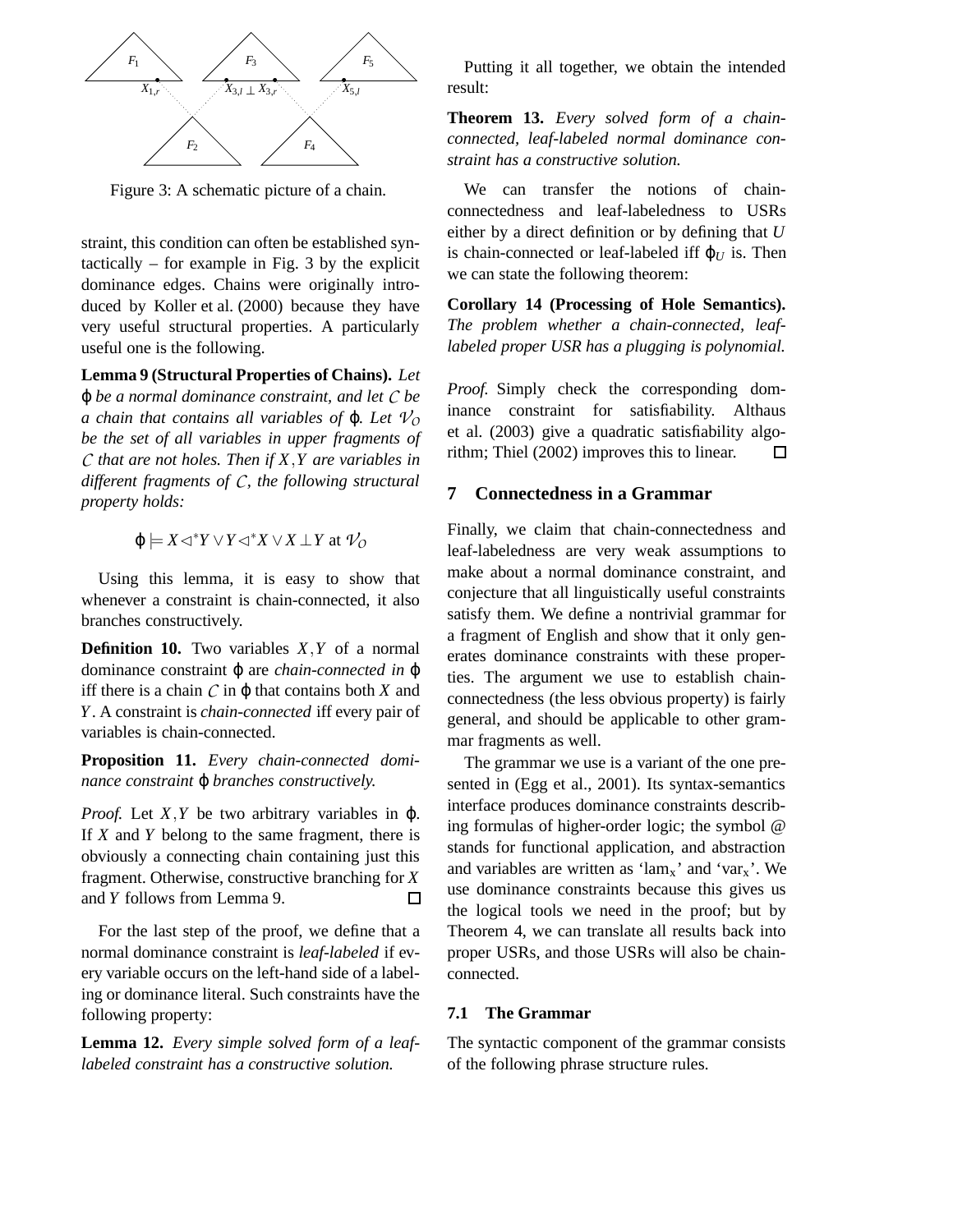

Figure 4: The syntax-semantics interface

| (a1) $S \rightarrow NP VP$  | (a8) NP $\rightarrow$ Det N                                |
|-----------------------------|------------------------------------------------------------|
| (a2) $VP \rightarrow IV$    | (a9) $\overline{N} \rightarrow N$                          |
| (a3) $VP \rightarrow TV NP$ | (a10) $\overline{N} \rightarrow N RC$                      |
|                             | (a4) VP $\rightarrow$ RV NP VP (a11) RC $\rightarrow$ RP S |
| (a5) $VP \rightarrow SV S$  | (a13) $\alpha \rightarrow W$                               |
| (a7) NP $\rightarrow$ PN    | if $(W, \alpha) \in Lex$                                   |

Most category labels are self-explanatory, perhaps except for SV, which refers to verbs taking sentence complements such as *say*, and RV, which refers to (object) raising verbs such as *expect*.

The lexicon is defined by a relation *Lex* relating words and lexical categories. Rule (a13) expands lexical categories to words of the category.

#### **7.2 The Syntax-Semantics Interface**

Every node ν in a syntax tree contributes a constraint  $\varphi_v$ ; the variable  $X_v^r$  is intuitively the "root" of this contribution. We assume that the syntax provides for a coindexation of relative pronouns and their corresponding traces, and associate each NP with index *i* with a corresponding variable *X<sup>i</sup>* .

The variables are related by the rules in Fig. 4. Each syntactic production rule corresponds to one semantic construction rule, which defines the semantic contribution of a syntactic node. A construction rule of the form  $\vert_{v:P} Q R \vert \Rightarrow \varphi_v$  means that the node ν in the syntax tree is labeled with *P*, and its two daughter nodes  $v'$  and  $v''$  are labeled with *Q* and *R*, respectively. The semantic contribution of v is the constraint  $\varphi_v$ , with fresh instances of 'lam<sub>x</sub>' and 'var<sub>x</sub>' where necessary.

The complete constraint of a syntax tree with root v is the conjunction of the  $\varphi_{v'}$  for all nodes  $v'$ dominated by ν, and inequalities that are needed to make the constraint normal.<sup>2</sup>

### **7.3 Connectedness of Constraints**

The proof that all constraints generated by this grammar are connected proceeds by structural induction over parse trees. The semantic contributions of leaves are trivially chains, and hence connected. What we show in the rest of this section is that if *t* is any subtree of the syntax tree, and all the semantics of all immediate subtrees of *t* are connected, then so is the semantics of *t*. We ignore the globally introduced inequality constraints because they have no effect on chain-connectedness.

The central property of the construction rules that we exploit is the following:

**Proposition 15.** *Let*  $\varphi_0, \ldots, \varphi_n$  *be chainconnected constraints such that*

- *1.*  $Var(\varphi_i) \cap Var(\varphi_j) = ∅$ *, for*  $1 \leq i < j \leq n$ *,*
- 2. Var(φ<sub>0</sub>) ∩ Var(φ<sub>*i*</sub>) = {*X<sub>i</sub>*}*, for* 1 ≤ *i* ≤ *n*,

*where*  $X_1, \ldots, X_n$  *are open holes in all connecting chains in*  $\varphi_0$ *. Then the constraint*  $\varphi_0 \wedge \cdots \wedge \varphi_n$  *is chain-connected.*

<sup>&</sup>lt;sup>2</sup>The original grammar accounts for scope island constraints by means of additional dominance literals. We ignore them here, as they do not affect chain-connectedness.